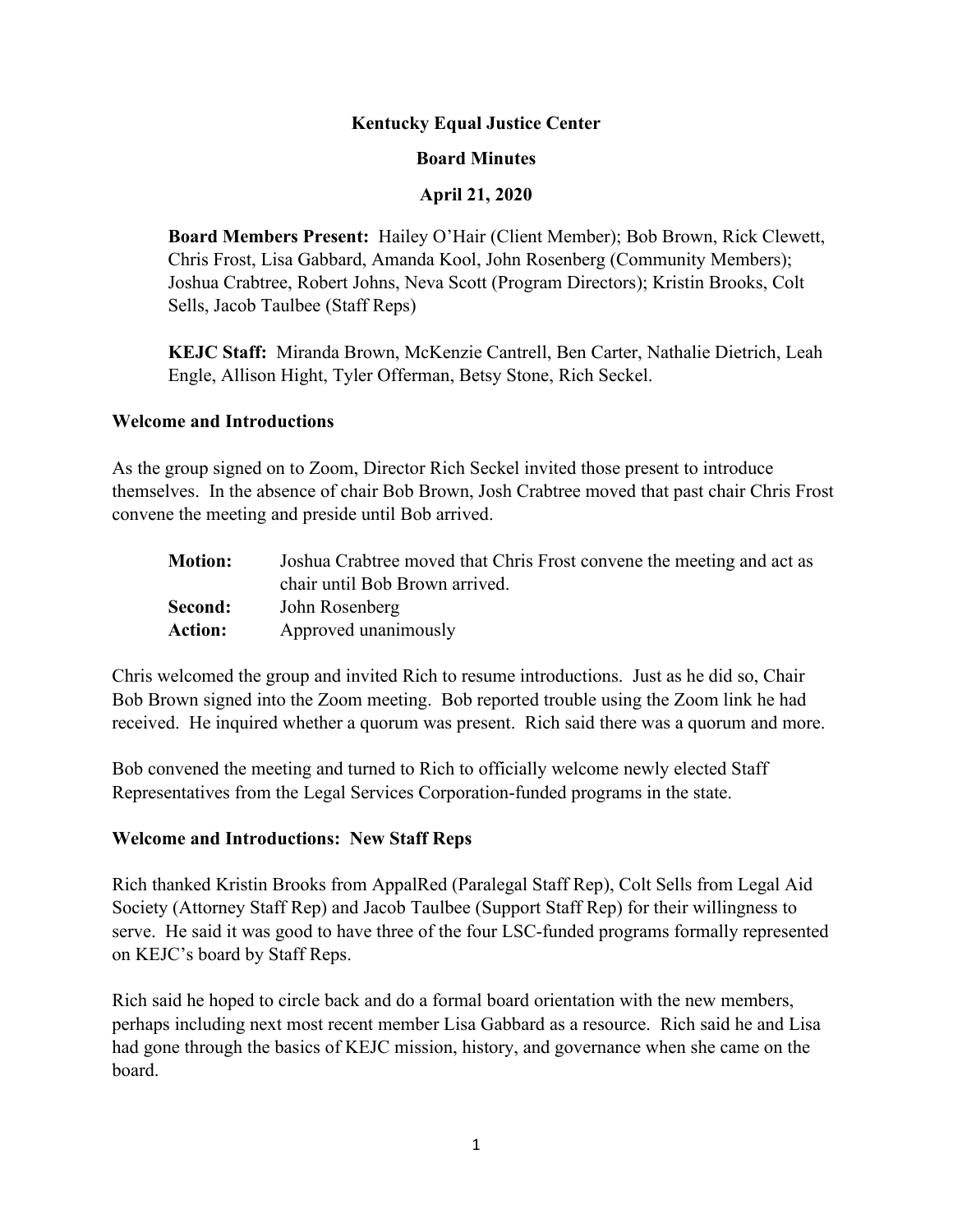## **Welcome and Introductions: New Executive Committee**

Chair Bob Brown noted that the board had authorized him through a motion at the previous meeting to form a new Executive Committee of up to five members. He said he had reached out to form a committee consisting of the officers and three additional members.

Bob said the invitation process resulted in an Executive Committee consisting of Chair Bob Brown, Treasurer Hailey O'Hair, plus past Chair Chris Frost, Community Members Rick Clewett and John Rosenberg and Program Director Neva Scott.

Bob said that, as it turned out, the Executive Committee had one more member than authorized by the original motion, but that there were several ways to resolve the discrepancy as the group went forward.

#### **Welcome and Introductions: Approval of Minutes**

Bob invited a motion on the minutes of the previous board meeting.

**Motion:** John Rosenberg moved to approve the minutes of the December 12, 2019, board meeting. **Second:** Chris Frost **Action:** Approved unanimously

#### **Highlights of Recent Activity: Remote Work**

Rich said it was hard to believe that the General Assembly had adjourned just six days before the board meeting. He said KEJC had kept up vigorous advocacy and intensive monitoring, with the published version of its bill tracking chart being distributed by Kentucky Voices for Health and Kentucky Forward.

In the last days of the General Assembly, Rich said, it was a relief that neither HB 1 nor SB 1 passed. HB 1 would have imposed barriers to public assistance reminiscent of Governor Bevin's Medicaid plan. SB 1 was the immigrant "anti-sanctuary" bill. Both bills passed their chamber of origin only to stall in the opposite chamber.

Rich said that KEJC had gone to remote work by close of business on March 16. He said he had worked with Leah to ensure that Legal Assistants stayed on board with a mix of activities, including training.

Rich said that Tyler had taken the training to be a Certified Application Counselor with access to benefind—a 'superpower," as Rich put it, that he shared with Miranda and Betsy.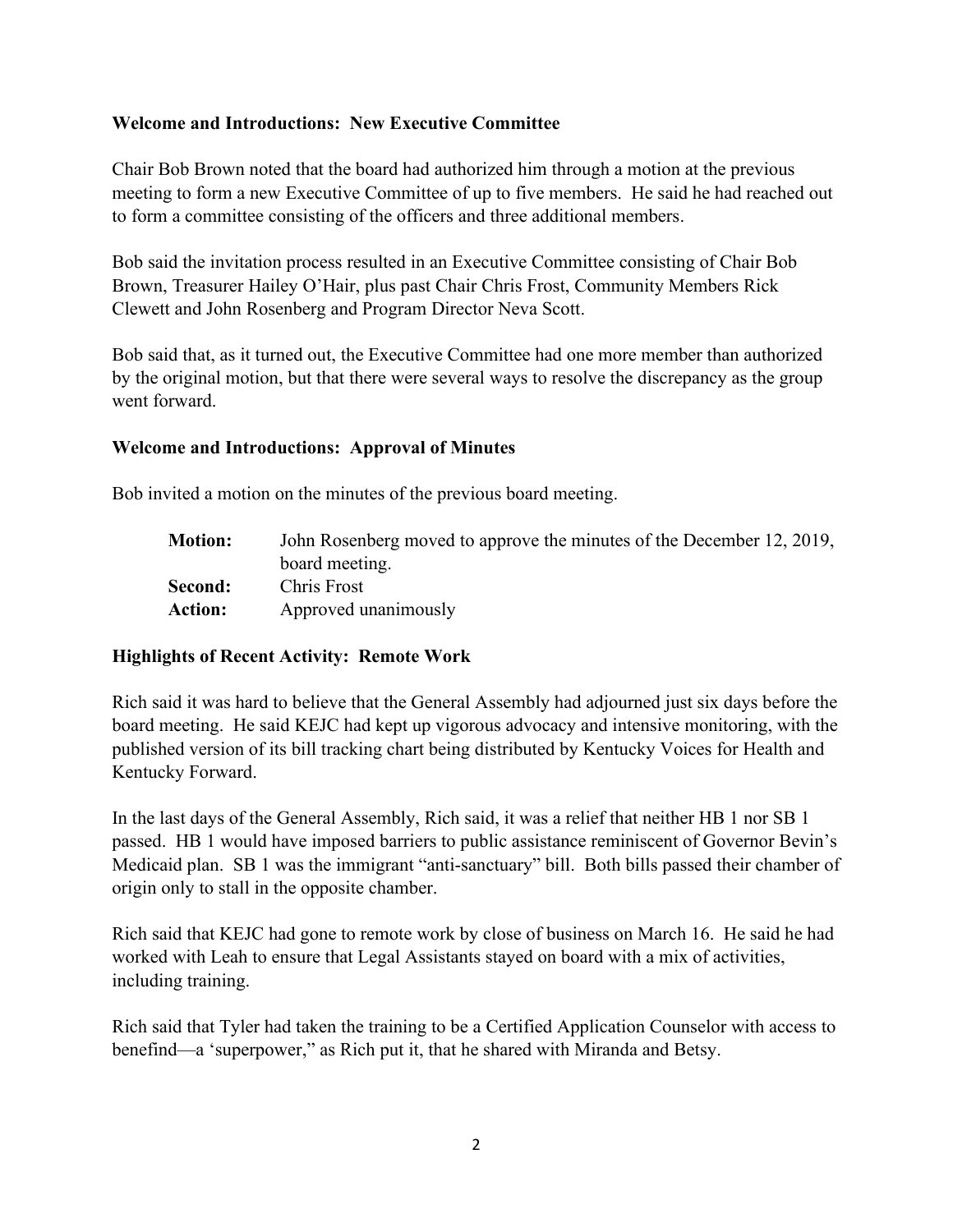Rich said that although the courts were closed to most new filings, deadlines for immigration cases like DACA renewals had not changed. He said he was impressed at the body of work reflected in the staff reports for the meeting.

## **Highlights of Recent Activity: Paycheck Protection Program**

Rich described key features of the Paycheck Protection Program created by Congress. He said it allowed a business to apply for a forgivable loan equal to two and a half times its average payroll for the previous year. He said forgivable expenditures were limited to what the business spent on payroll, rent and utilities in an eight-week period. Non-payroll items were limited to 25 percent of forgivable expense.

Rich said that the Executive Committee had authorized him to apply for a loan representing the non-grant funded portion of KEJC's eligible expenses. He said he applied through Chase Bank, KEJC's bank, using an online process. Rich said the online process was clunky and seemed to permit only an application for a full loan. He said he had uploaded a memo explaining that the pro-rated loan for non-grant funded expenses would be welcome, too.

Bob Brown asked Rich the amounts of the full loan and pro-rated loan. Rich said the full loan was a little under \$150,000 ("which would be nice") and the pro-rated amount to avoid doubledipping was a little under \$50,000 ("which would be nice, too'). (**Note:** KEJC later was approved for the full loan amount, \$142, 452. Program rules were changed by Congress to allow expenditures over a twenty-four-week period.)

# **Highlights of Recent Activity: Networking in Kentucky and Nationally**

Rich said Ben had implemented a creative and well-attended "Lunch and Learn" discussion via Zoom for legal services staff statewide. He said he found it a relief to go a meeting structured as a conversation after a series of webinars that imparted a flood of one-way information.

Rich said the discussion surfaced two areas of potential high demand for legal help: Unemployment Insurance appeals and evictions. Ben said that he wanted to do more events with a similar format. He noted that legal aid advocates in some states had recast statewide task forces into crisis teams to deal with legal needs during the coronavirus pandemic.

Rich said he had joined a national discussion hosted by the Legal Impact Network (LIN) based at the Shriver Center in Chicago. He said LIN was the association of programs like KEJC: statewide, non-LSC funded, impact oriented. Rich said he found the discussion sobering. Even programs with admirable fundraising track records, like Mississippi Justice Center, had expressed concern about their budgets during the pandemic.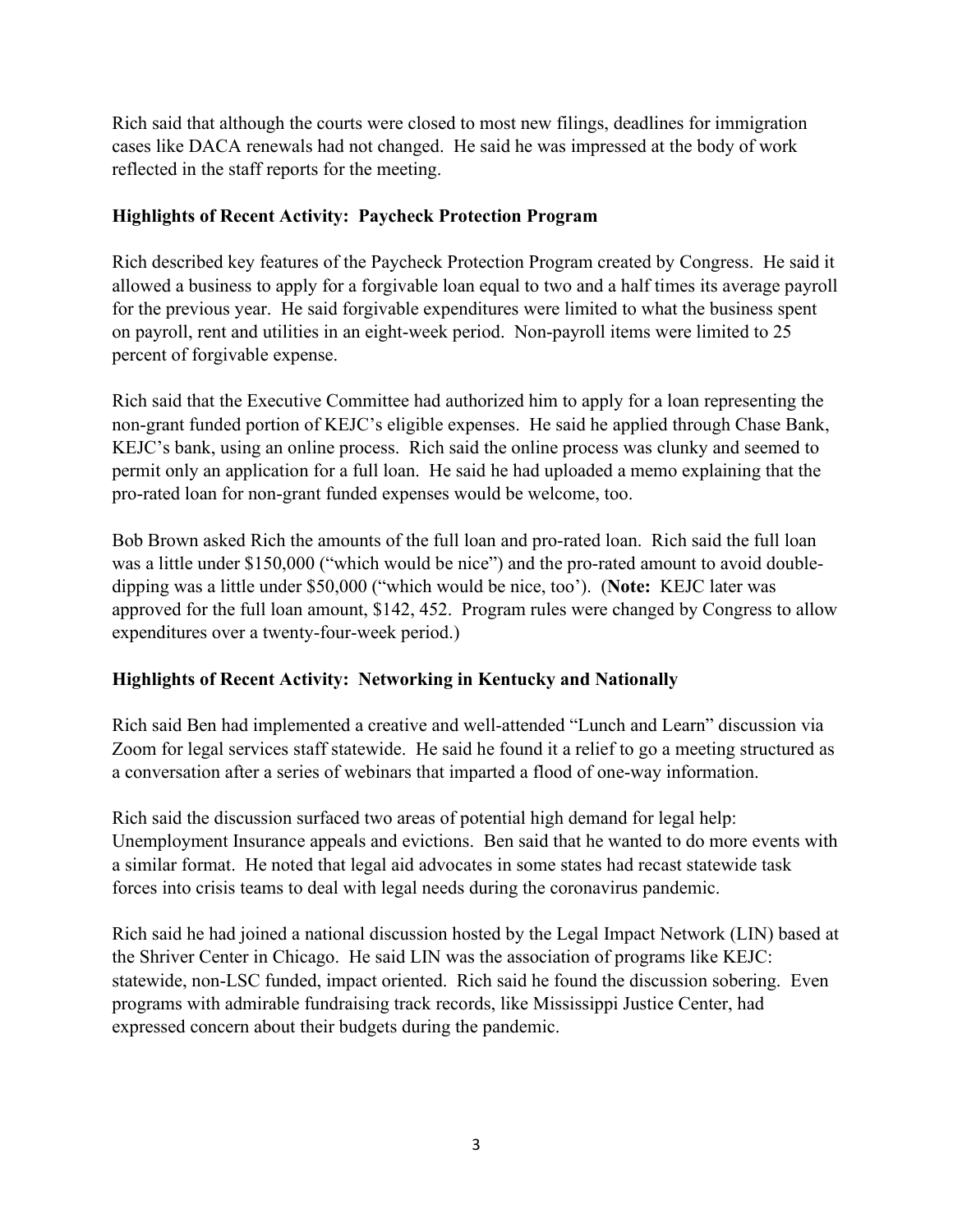Rich said that John Nethercut from Maryland had described an interesting strategy to work around the double dipping dilemma in PPP: convince grantors to relabel their grants as openended general support, allowing incoming funds to be considered "all one pot."

In discussion, members revisited the PPP program, including reports that loans were going mostly to bigger business and were about to run out. Amanda Kool said "banks were the big variable," with some banks better oriented to the needs of small business than others. Josh Crabtree of Legal Aid of the Bluegrass said his program had applied through Huntington Bank, which had a good reputation for handling small business loans.

# **Administration and Development: Financial Report FY 2019**

Bob next recognized Rich to give the financial report. Rich said that he would report first on how FY 2019 ended up and then on the first quarter of 2020. He began with a walk-through of the cover sheet on the report for 2019 in the board package, as follows:

**Profit and Loss Budget Overview FY 2019:** anticipated a loss of -\$59,389 offset by \$80,000 in advance Public Welfare grant funds.

**Profit and Loss through December 31:** showed a loss of -\$1,845 compared to the expected loss of -\$59,389—a positive variance of \$57,544.

**Balance Sheet as of December 31:** showed Total Current Assets of \$358,237, up from \$338,245 on November 30 but down 0.66% percent from \$360,671 on December 31, 2018.

**Income and Expense Charts:** 81.84% of spending was payroll. 60.55% of income was from grants.

Reflecting on the dynamics of the year, Rich said that the relatively stable balance sheet compared to the previous year showed stability rather than "endless growth." He said that the significant negative budget figure was partly an artifact of cash flow: KEJC had received \$80,000 from Public Welfare Foundation for the workers' rights project in 2018 for a grant year starting in mid-2019.

Rich said the small negative of -\$1,845 income over expense for the year was especially good given the non-renewal (or delayed renewal) of a \$40,000 grant through National Health Law Program for Medicaid defense. He said that stellar results in the online Good Giving Challenge and new funding to launch the Food Justice Fellowship helped bring up the bottom line.

Rich said that he had not calculated months of reserves or unrestricted funds. He said the Executive Committee had suggested he keep it simple and stick with reports that could be elicited from QuickBooks without further calculations and processing. Overall, he said, FY 2019 has seen income come in at 101% of budget and expenses at 97%, a favorable ratio.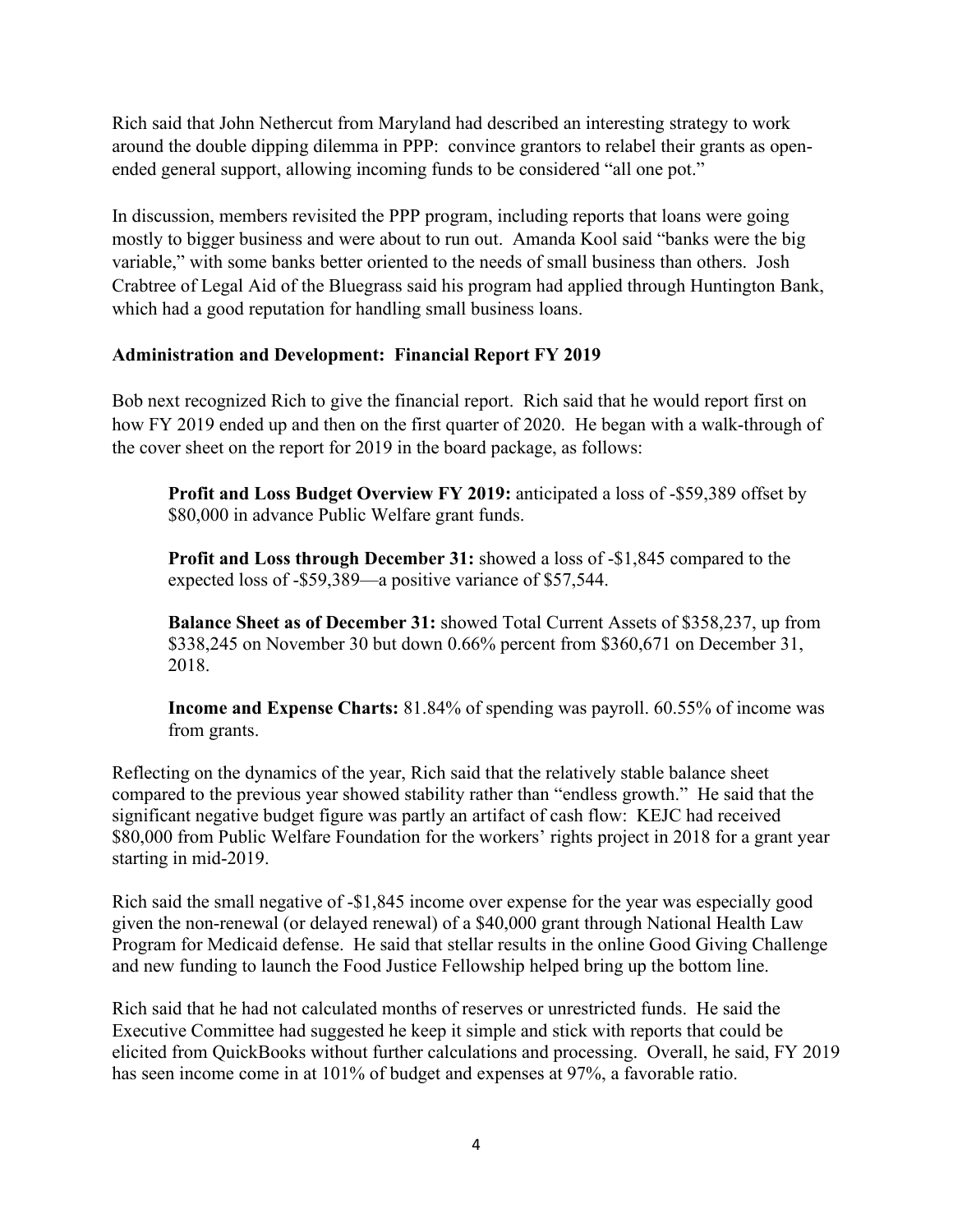**Note:** End of year figures for 2019 could change slightly when capital additions are reclassified from expense to asset and depreciation for 2019 is entered.

## **Administration and Development: Financial Report and Outlook Q1 2020**

Rich next recapped the cover sheet for the first quarter report, as follows:

**Profit and Loss Budget Overview FY 2020:** anticipated a gain of \$44 counting only \$80,000 of potential \$250,000 Public Welfare Foundation funds.

**Profit and Loss through March 31:** showed a loss of -\$128,603 compared to the expected loss of -\$94,718—a negative variance of \$33,885 including Vanguard brokerage losses.

**Balance Sheet as of March 31:** showed Total Current Assets of \$230,929, down from \$358,237, on December 31, 2019, and down 31.63% percent from \$337,743 on March 31, 2019.

**Income and Expense Charts:** 81.43% of spending was payroll. 45.71% of income was from grants.

Rich said the negative P&L and declining balance were "sobering." He said the National Health Law program grant was still MIA and might reflect a dynamic under which grants for defensive advocacy go elsewhere when battles are won. Rich said that KEJC and co-counsel had won decisively in Medicaid defense, both in federal court and by executive action when Governor Beshear withdrew his predecessor's plan for Medicaid.

Meanwhile, Rich said, the coronavirus crisis had increased uncertainty for foundations and other funders. He said the most concrete manifestation for KEJC came when United Way of the Bluegrass suspended its application process for a new three-year funding cycle.

On the positive side, Rich said, the budget for the year included only a continuation amount of \$80,000 from Public Welfare Foundation for the workers' rights project, rather than the full \$250,000 of a potential transition grant. Rich said he expected the transition grant to come through.

Rich noted that a good portion of the loss during the first quarter came not from revenue or expense but from assets: a big decline in the Mason Fund investment at Vanguard. All told, he suggested that the Executive Committee begin to consider an "uncertainty factor" in the budget and begin discussion of scenarios like a 5% or 10% loss of projected revenue.

Chair Bob Brown asked whether Rich was suggesting a revised budget for the second half of 2020. Rich said, yes, it would be good to begin a discussion. Bob said contingency plans were a good idea.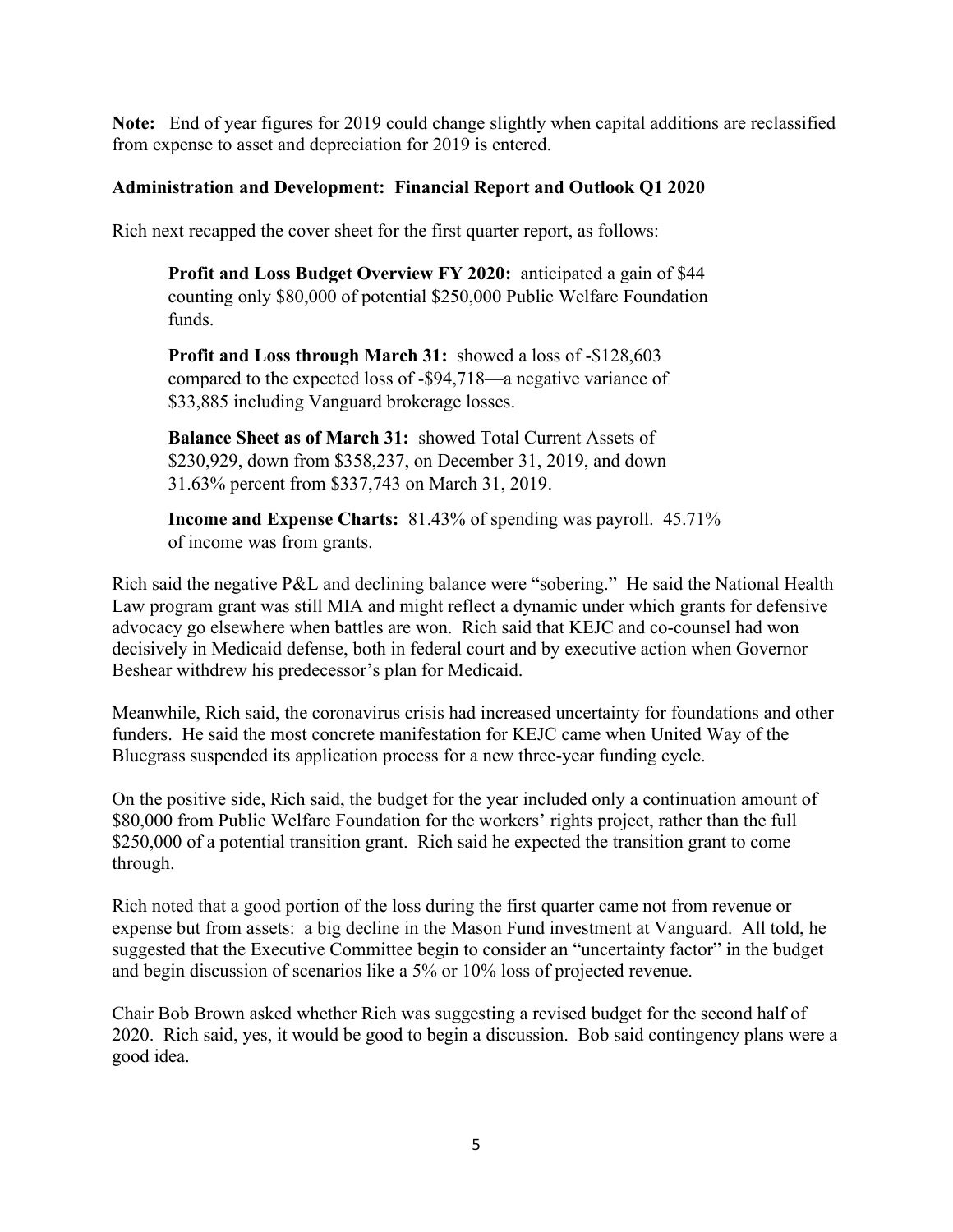#### **Administration and Development: Public Welfare Foundation Transition Grant**

Rich said that from the very first discussion about the workers' rights transition grant—with grant officer Bob Shull and the new PWF president—he had floated the idea of using transition funds to fortify development efforts by using part of the funds to create a new position. He said the response was good.

Rich said that the Public Welfare transition package included consultation with highly regarded fundraising group Beth Grupp Associates. He described a training that he and Miranda had attended in DC led by Beth Grupp herself. Rich said the training was unusual in that it went beyond "first level" information: rather than focusing on the "ask," it focused on building relationships first.

#### **Governance: Tasks for 2020**

Rich said that two-year terms of several Community and Client Members of the board were coming to an end with the next meeting. He said he would reach out to members with expiring terms to see whether they wished to continue serving and would let the Nominating Committee know their wishes.

Rich said that the Nominating Committee in turn would decide whether to issue a call for nominations. Chair Bob Brown noted that the one-year terms of officers also were coming to an end, so that the Nominating Committee should nominate a slate for the coming year.

#### **Governance: Strategic Planning RFP and Next Steps**

Rich said the plan remained the same as it had been before the General Assembly. He said he would reach out to two recommended planners with a simple Request for Proposals before the next meeting. The two were Marian Guinn, a well-known Lexington nonprofit leader, and Gordon Garner, who came recommended by Tom FitzGerald and Joe Childers for his work with Kentucky Resources Council. Rich said the Executive Committee could review the proposals and make a recommendation at the next Board meeting.

#### **Governance: Personnel Committee**

Rich said that consultant Kathleen Carnes had begun preparing a draft update to the personnel policies. He said that he had expected her to start with a markup of the current policies. Instead, Kathleen had started from scratch. He said the work product so far was a preliminary rough draft.

Rich said that he and Neva had held a call with Kathleen during which they reaffirmed the goals of the process: to modernize the policies and ensure compliance with current requirements rather than to change (or diminish) employee benefits.

Rich said that the discussion with Kathleen on "termination at will" was fun because KEJC simply didn't fit the mold of most employers. (McKenzie in her legislative role had proposed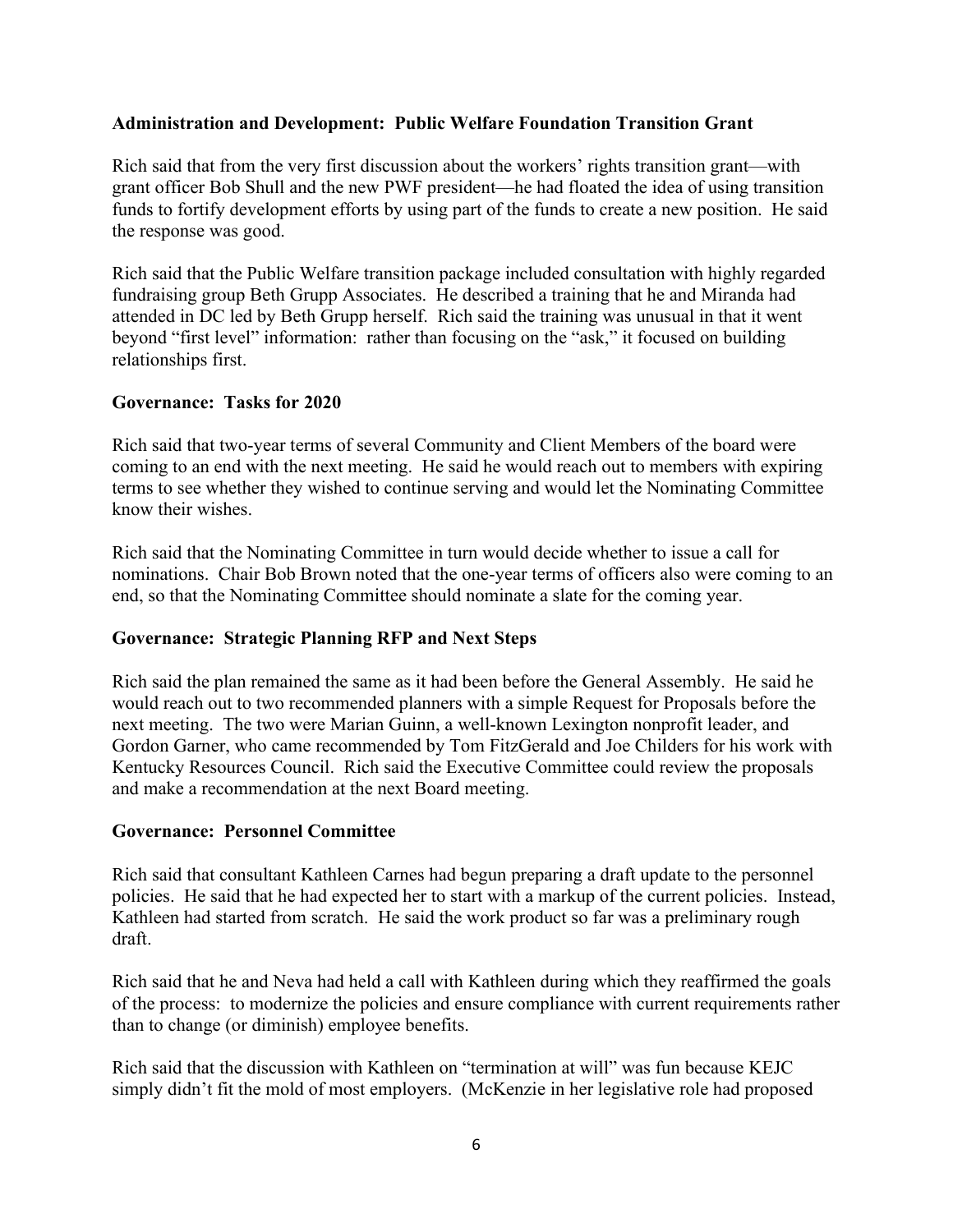doing away with the doctrine.) Rich said that he envisioned a follow-up conversation with Kathleen to get the document in shape as a first draft to share with the full Personnel Committee and the Executive Committee.

Neva said affirmed the goals of the process. She said it had been slowed down by the General Assembly and COVID-19, but now could ramp up again. She noted that some elements of the current policies were obsolete, including references to Legal Services Corporation rules that no longer applied to KEJC.

Rich said that one potential enhanced benefit would be an "up front" allocation of sick or personal leave, so that new employees were not at a disadvantage. He said that former board member Brenda Combs made the suggestion. He gave the example of a new Legal Assistant at Maxwell Street who might incur a negative leave balance that should be forgiven.

Josh Crabtree pointed out that for now negative leave shouldn't occur because Congress had mandated up to 12 weeks additional FMLA leave during the pandemic. Neva said she would share her program's policy, which was updated to reflect the new provisions. She said the legislation had provided a tiered approach with two thirds pay available for people who took leave to care for children.

## **Governance: Meeting Dates 2020**

Remaining dates for the year, as listed in the board package, were:

| $\bullet$ July 16 | Thursday | <b>Board Meeting</b>  |
|-------------------|----------|-----------------------|
| • September 25    | Friday   | Board Meeting         |
| • December $10$   | Thursday | <b>Annual Meeting</b> |

## **Big Picture: Legal Aid Funding**

Josh Crabtree said that funding for legal aid had stayed in the state budget but at a reduced level of \$500,000 instead of the previous \$750,000. He said that the Legal Services Corporation had received a \$50 million supplemental appropriation, to be distributed under a new formula that was favorable to Kentucky. He said the funds were about to arrive.

Josh reminded the group that the big cut in funding for Kentucky programs had come not as a result of budget cuts but in 2011 in response to the new Census poverty figures that drove LSC allocations. Looking ahead, Josh said that Victim of Crime Act funds would likely diminish over the next couple of year as the trust fund for the program was drawn down.

John Rosenberg reported on a panel discussion of state chief justices hosted by the Legal Services Corporation board. He said that the panel showed interest in increased use of hotline services. John added that ABA Days would be conducted digitally over the next few days, including visits with Congressional representatives and their staff. He encouraged participation by legal services program directors.